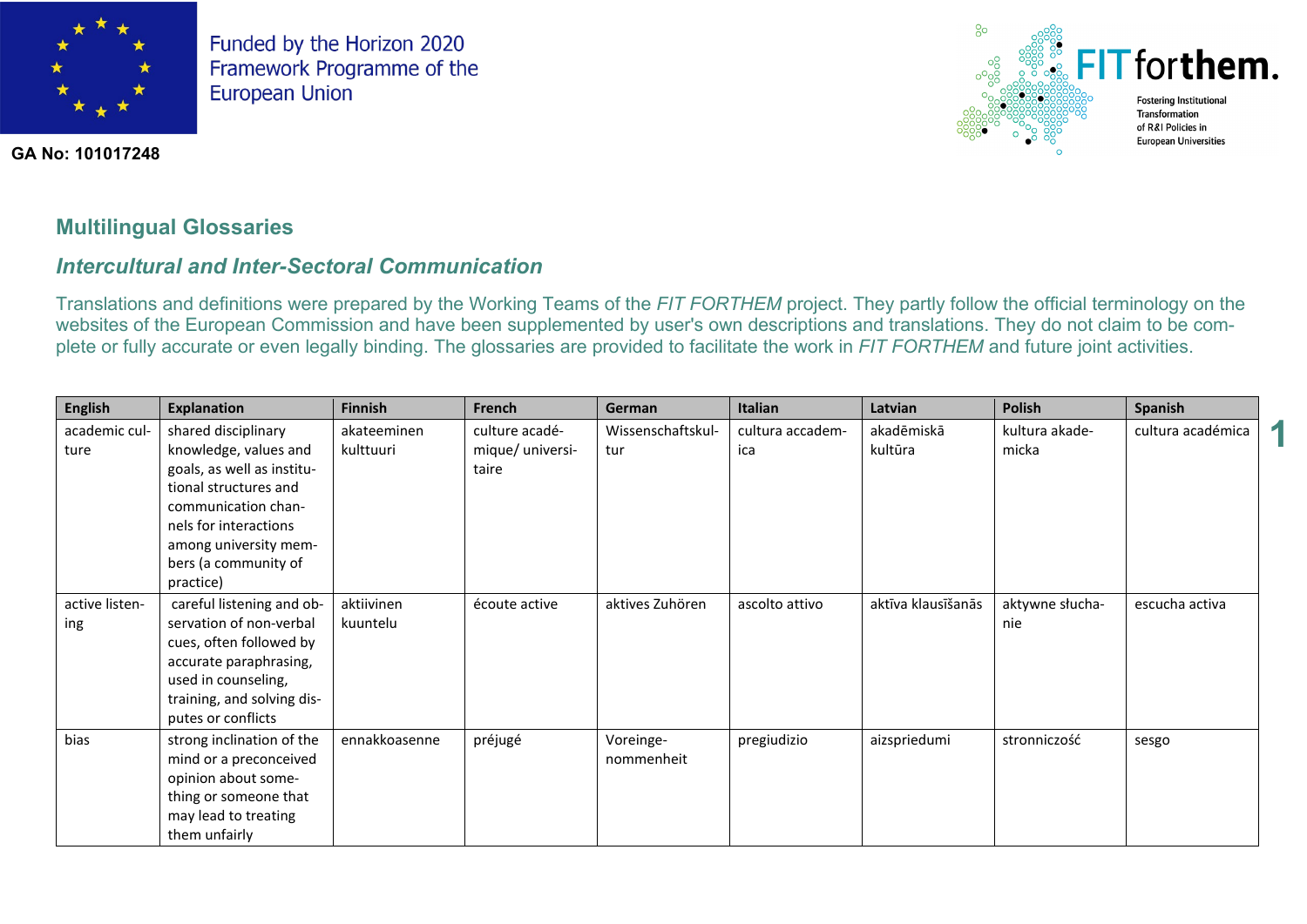

### **GA No: 101017248**



| <b>English</b>                                   | <b>Explanation</b>                                                                                                                                                                                                        | <b>Finnish</b>                                           | French                                               | German                                  | Italian                                         | Latvian                                     | <b>Polish</b>                             | <b>Spanish</b>                                        |  |
|--------------------------------------------------|---------------------------------------------------------------------------------------------------------------------------------------------------------------------------------------------------------------------------|----------------------------------------------------------|------------------------------------------------------|-----------------------------------------|-------------------------------------------------|---------------------------------------------|-------------------------------------------|-------------------------------------------------------|--|
| code switch-<br>ing                              | shifting between lan-<br>guages or cultural refer-<br>ences (connected to plu-<br>rilingualism, polycultur-<br>alism)                                                                                                     | koodinvaihto                                             | changement de<br>code                                | Code-Switching                          | cambio di codice                                | koda maina                                  | zmiana kodu<br>komunikacji                | cambio de código                                      |  |
| communica-<br>tion bub-<br>bles/echo<br>chambers | closed systems in which<br>beliefs are amplified or<br>reinforced by communi-<br>cation and repetition<br>with little contact with<br>alternative/contradic-<br>tory information                                          | Kupla, suljettu ry-<br>hmä                               | bulles de commu-<br>nication/bulle<br>d'informations | Kommu-<br>nikationsblase                | bolle di comuni-<br>cazione, camere<br>dell'eco | komunikācijas<br>burbuļi/atbalss<br>kambari | bańki komu-<br>nikacyjne/komory<br>echa   | burbujas de co-<br>municación / caja<br>de resonancia |  |
| common<br>ground fal-<br>lacy                    | an implicit assumption<br>that recipients in com-<br>munication encounters<br>share a substantial<br>enough range of back-<br>ground knowledge to<br>derive interpretations<br>congruent with speak-<br>ers' intentions   | (virheellinen) ole-<br>tus samankal-<br>taisuudesta      | erreur d'hy-<br>pothèse com-<br>mune                 | Common-Ground-<br>Trugschluss           | pregiudizio del<br>terreno comune               | vispārpieņemtā/k<br>opējā pamata<br>kļūda   | błąd założenia<br>wspólnej<br>płaszczyzny | falacia de terreno<br>común                           |  |
| critical inci-<br>dent tech-<br>nique            | a set of procedures<br>used for collecting ob-<br>servations of human be-<br>havior that have high<br>significance and meet<br>methodically defined<br>criteria, but are based<br>on personal memories<br>and experiences | Kulttuuristen ti-<br>lanteiden<br>analysointi            | technique d'inci-<br>dent critique                   | Methode der<br>kritischen<br>Ereignisse | tecnica dell'e-<br>vento significativo          | kritiskā incidenta<br>tehnika               | technika zdarzeń<br>krytycznych           | técnica de inci-<br>dentes críticos                   |  |
| cultural con-<br>struction                       | collective efforts that<br>produce consistent rep-<br>ertoire of                                                                                                                                                          | kulttuurinen ra-<br>kenne / kulttu-<br>urinen neuvottelu | construction cul-<br>turelle                         | kulturelle Kon-<br>struktion            | costruzione cul-<br>turale                      | kultūras kon-<br>strukts                    | formacja kultur-<br>owa                   | construcción cul-<br>tural                            |  |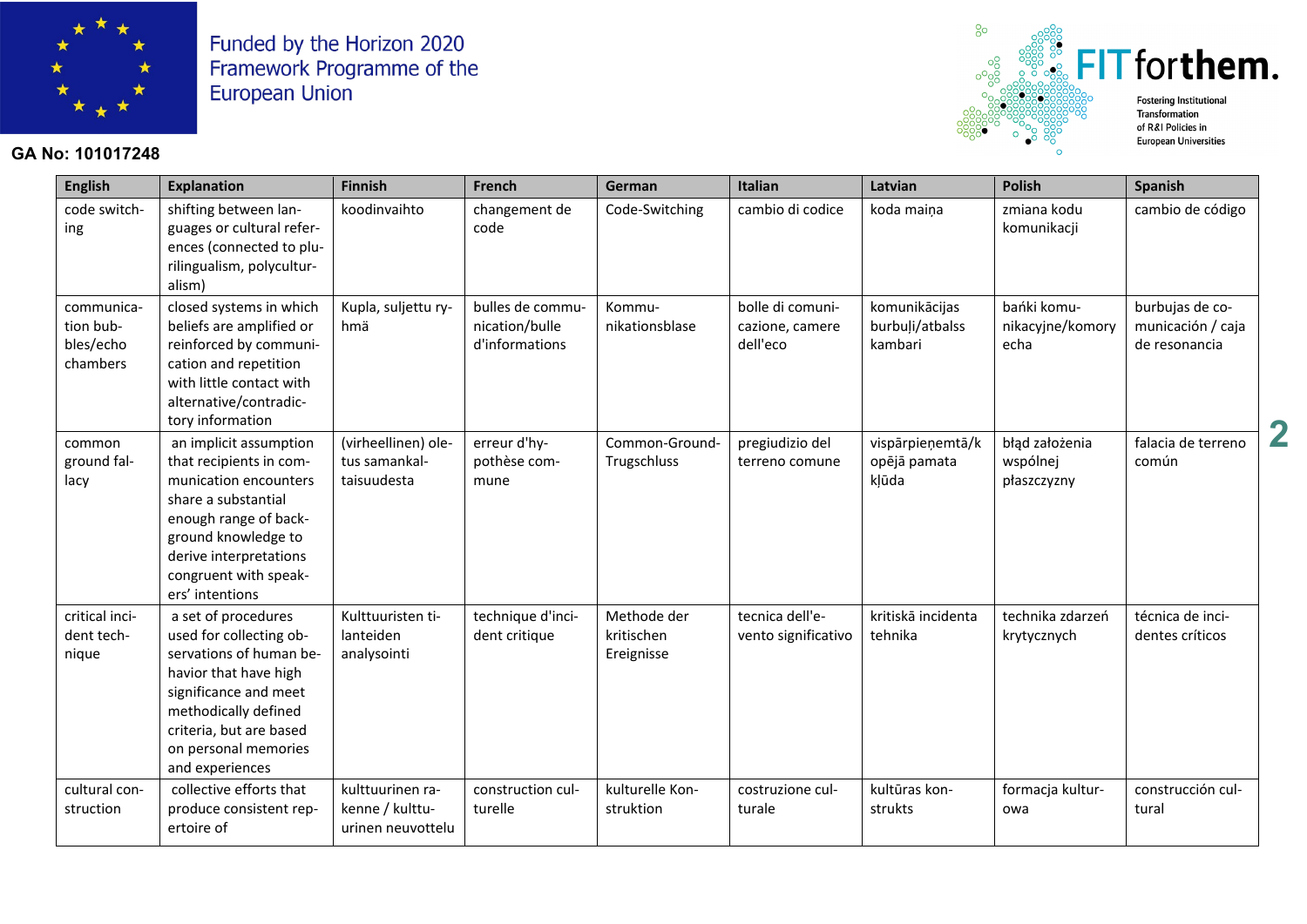

### **GA No: 101017248**



**3**

| <b>English</b>                             | <b>Explanation</b>                                                                                                                                                                                                           | <b>Finnish</b>                            | <b>French</b>                           | German                                | Italian                                     | Latvian             | <b>Polish</b>                                             | Spanish                                |
|--------------------------------------------|------------------------------------------------------------------------------------------------------------------------------------------------------------------------------------------------------------------------------|-------------------------------------------|-----------------------------------------|---------------------------------------|---------------------------------------------|---------------------|-----------------------------------------------------------|----------------------------------------|
|                                            | communication symbols<br>and practices                                                                                                                                                                                       |                                           |                                         |                                       |                                             |                     |                                                           |                                        |
| cultural at-<br>tribution/ex-<br>planation | explaining the meaning<br>of behavior by relating it<br>to a (stereotypical) cul-<br>tural trait rather than to<br>a situational context or<br>a personal attribute                                                          | kulttuurinen tulk-<br>inta ja/tai selitys | attribution/expli-<br>cation culturelle | kulturelle<br>Verhaltenszuweis<br>ung | attribuzione<br>/spiegazione cul-<br>turale | kultūras atribūcija | przypisa-<br>nie/wyjaśnianie<br>przyczyn kultur-<br>owych | atribución / expli-<br>cación cultural |
| culture shock                              | a term that has been<br>used to describe a sense<br>of uncertainty, confu-<br>sion, or anxiety that one<br>may experience when<br>moving to a new coun-<br>try or interacting in a<br>new culture or sur-<br>roundings       | kulttuurishokki                           | choc des cultures                       | Kulturschock                          | shock culturale                             | kultūršoks          | szok kulturowy                                            | choque cultural                        |
| deep learn-<br>ing                         | the way human brain fil-<br>ters inputs, processes<br>them at various levels of<br>representation, classi-<br>fies information and ex-<br>trapolates from it, imi-<br>tated by some comput-<br>ers (machine learning,<br>AI) | syväoppiminen                             | apprentissage en<br>profondeur          | vertieftes Lernen                     | apprendimento<br>profondo                   | dziļā mācīšanās     | głebokie uczenie<br>się/deep learning                     | aprendizaje pro-<br>fundo              |
| discrimina-<br>tion                        | extension of prejudice<br>into behavior in a way<br>that causes different,<br>negative and conse-<br>quential treatment of a<br>member of a given<br>group                                                                   | syrjintä                                  | discrimination                          | Diskriminierung                       | discriminazione                             | diskriminācija      | dyskryminacja                                             | discriminación                         |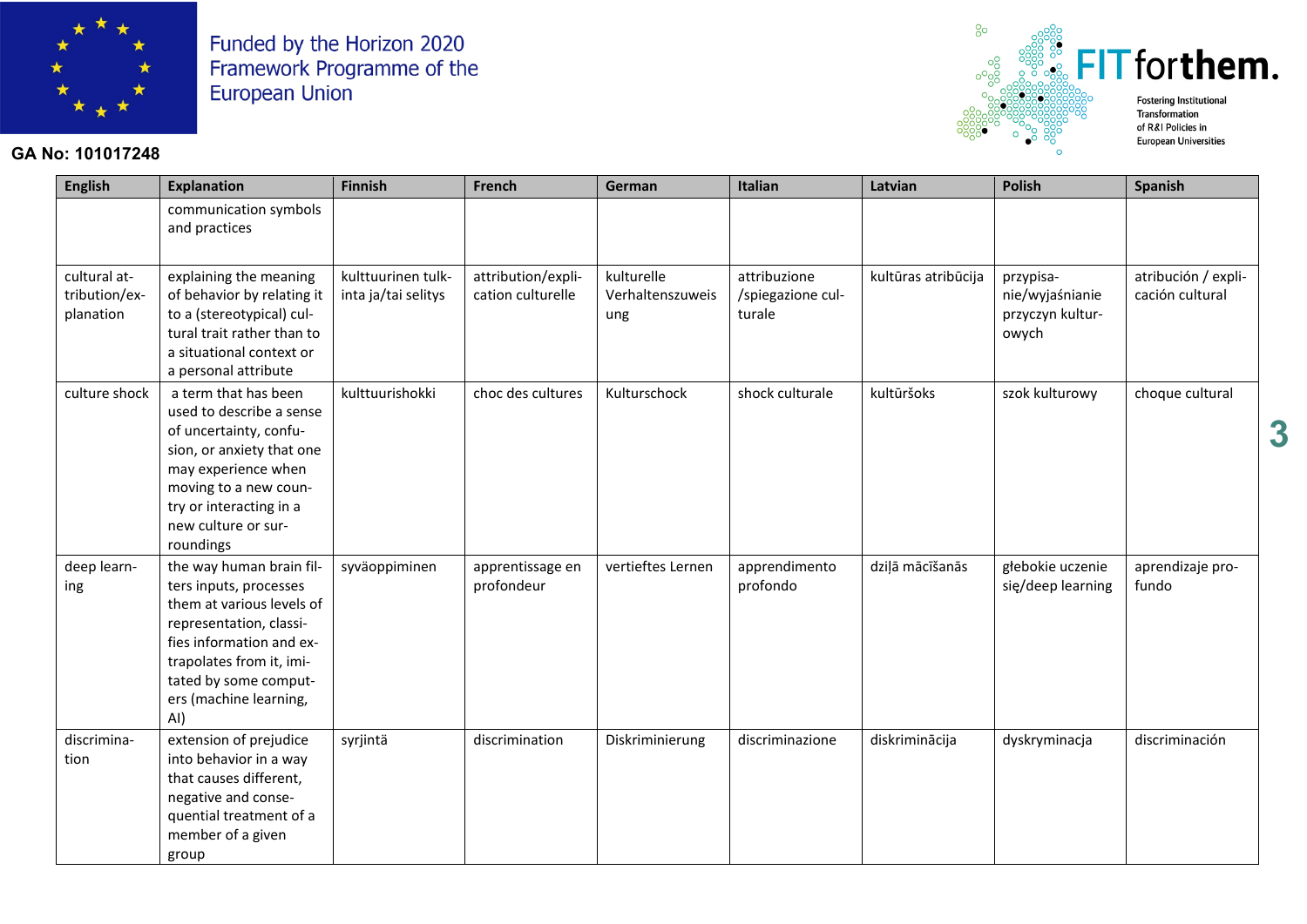

#### GA No: 101017248



4

**Finnish** French Italian Latvian **Polish** Spanish **English** Explanation German gruppo domdominējošā grupa dominant a group composed of dominantti rygroupe dominant dominierende grupa dominująca grupo dominante hmä, hallitseva people with greater Gruppe inante group power, privileges and ryhmä social status empathy an ability to understand empatia empathie Empathie empātija empatia empatía empatia someone else's perspective by imagining one's self in the other person's situation English as a a variety of the English Lingua Franca L'anglais comme Englisch als Lin-Inglese come linangļu valoda kā język angielski Inglés como lenlingua language used by nonlangue de travail gua franca/Argua franca, come kopējā jako wspólny gua franca / lenfranca/worknative speakers of Engbeitssprache lingua veicolare sazināšanās język roboczy gua de trabajo ing language lish in situations of provaloda/darba fessional contact valoda ethnocenviewing the world from etnosentrismi ethnocentrisme **Ethnozentrismus** etnocentrismo etnocentrisms etnocentryzm etnocentrismo trism the perspective of one's own cultural lenses and evaluating other people and cultures using one's own cultural values and ideas exoticizamplifying cultural difeksotismi esotizzazione/eso eksoticisms exotismo / exoexotisation/exo-Exotismus egzotyka ing/exoticism ferences and/or linguistisme tismo tismo tic distance basic and predominantly tożsamość identity identiteetti identité Identität identità identitāte identidad (but not exclusively) stable features of a person's sense of self. which is vastly studies in various disciplines and may be subject to various conceptualizations and characterizations (e.g. performed in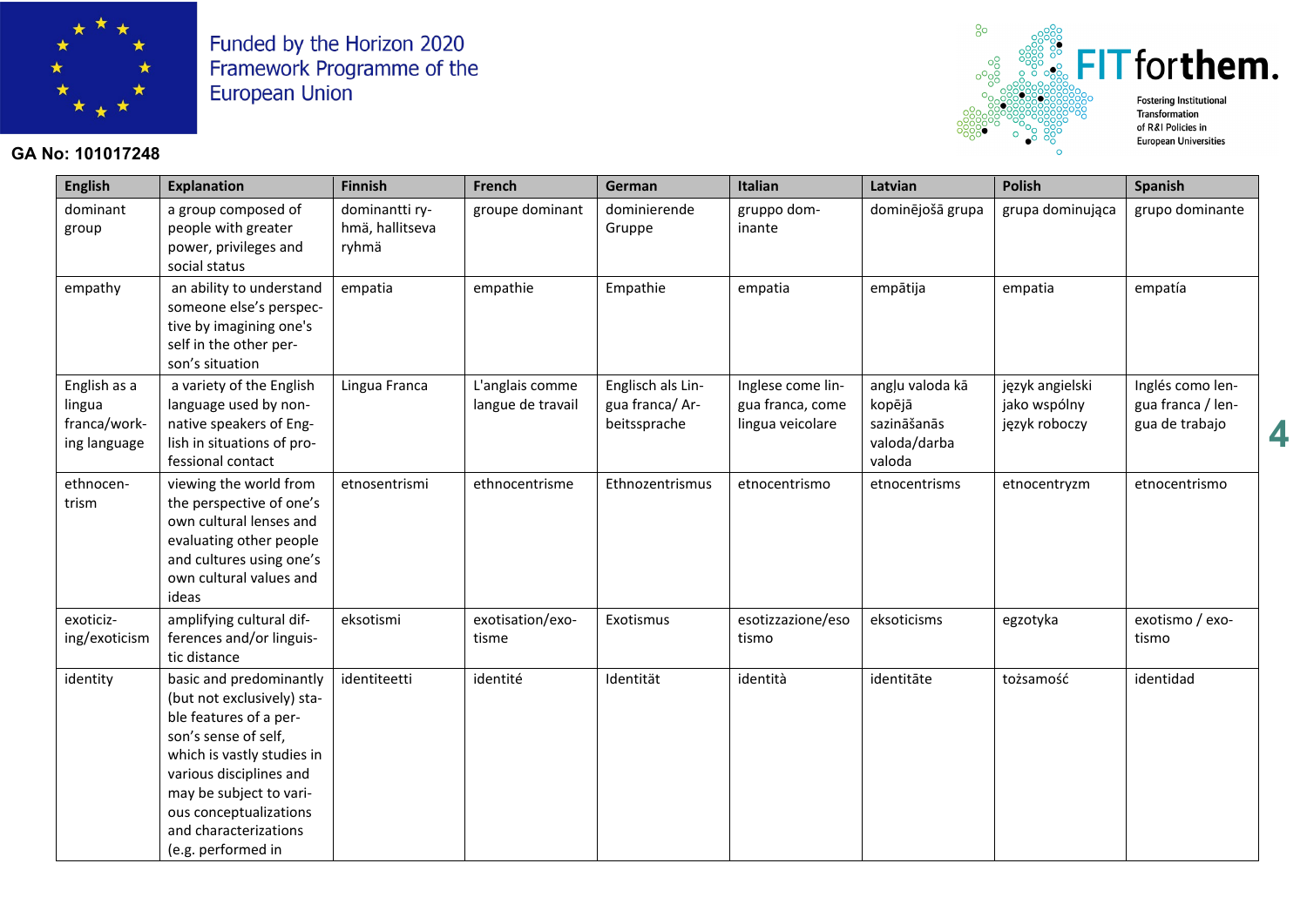

### GA No: 101017248



| <b>English</b>                                              | <b>Explanation</b>                                                                                                                                                                                     | <b>Finnish</b>                | French                                                 | German                                  | <b>Italian</b>                                      | Latvian                                          | <b>Polish</b>                                                    | <b>Spanish</b>                                                |   |
|-------------------------------------------------------------|--------------------------------------------------------------------------------------------------------------------------------------------------------------------------------------------------------|-------------------------------|--------------------------------------------------------|-----------------------------------------|-----------------------------------------------------|--------------------------------------------------|------------------------------------------------------------------|---------------------------------------------------------------|---|
|                                                             | interaction, dialogic,<br>fluid, multiple, frag-<br>mented, etc)                                                                                                                                       |                               |                                                        |                                         |                                                     |                                                  |                                                                  |                                                               |   |
| intercultural<br>misunder-<br>stand-<br>ing/conflict        | the experience of emo-<br>tional frustration and<br>perceived incompatibil-<br>ity arising from interac-<br>tion involving at least<br>two parties representing<br>different cultural back-<br>grounds | väärinymmär-<br>rys/konflikti | malentendu/con-<br>flit interculturel                  | interkulturelles<br>Missverständnis     | incomprensione,<br>conflitto intercul-<br>turale    | starpkultūru<br>nesa-<br>prašanās/kon-<br>flikts | niezrozumie-<br>nie/konflikt<br>międzykulturowy                  | Malentendido /<br>conflicto intercul-<br>tural                | 5 |
| intersection-<br>ality                                      | the combination of<br>race, social class, gen-<br>der, sexuality, ability or<br>nationality simultane-<br>ously operating within<br>one person                                                         | intersek-<br>tionaalisuus     | intersectionnalité                                     | Intersektionalität                      | intersezionalità                                    | starpsekcional-<br>itāte                         | nakładanie się<br>cech demo-<br>graficznych i rół<br>społecznych | interseccionalidad                                            |   |
| metatalk                                                    | talking cooperatively<br>(reflecting/explaining)<br>about various aspects<br>(e.g., differences/barri-<br>ers) in one's own com-<br>munication                                                         | metapuhe                      | métadiscours                                           | Metagespräch                            | metadiscorso                                        | metasarunas                                      | metajęzyk, me-<br>takomunikacja                                  | metatalk                                                      |   |
| multiple (so-<br>cial) identi-<br>ties/identifi-<br>cations | simultaneous (self-)as-<br>signment to various<br>groups, and (self-)per-<br>ception as a complex in-<br>dividual with different<br>social roles                                                       |                               | identités/identifi-<br>cations (sociales)<br>multiples | vielfältige (multi-<br>ple) Identitäten | identità/identifi-<br>cazioni (sociali)<br>multiple | dažādas.vairākas<br>(sociālās) iden-<br>titātes  | wielośc<br>tożsamości,<br>tożsamość mnoga                        | múltiples identid-<br>ades / identifica-<br>ciones (sociales) |   |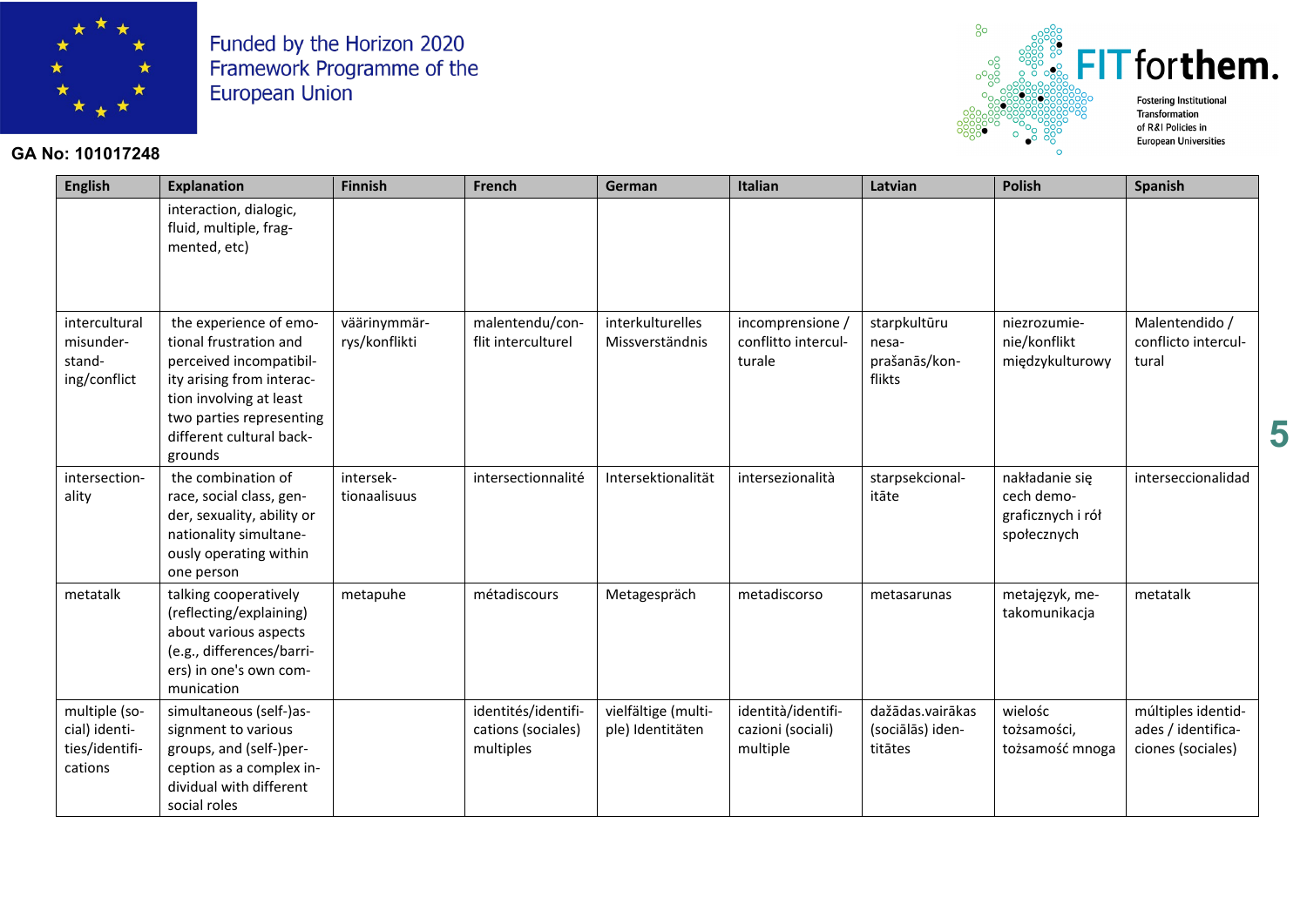

### **GA No: 101017248**



**European Universities** 

**6**

| <b>English</b>       | <b>Explanation</b>                                                                                                                                                                                                                                  | Finnish          | French           | German            | Italian          | Latvian          | <b>Polish</b>                           | <b>Spanish</b>   |
|----------------------|-----------------------------------------------------------------------------------------------------------------------------------------------------------------------------------------------------------------------------------------------------|------------------|------------------|-------------------|------------------|------------------|-----------------------------------------|------------------|
| norm/normal          | socially shared (institu-<br>tionally reinforced) defi-<br>nition of acceptable be-<br>havior, attitude, belief,<br>etc.                                                                                                                            | normi            | norme/normal     | die Norm/ normal  | norma/normale    | norma/normāls    | norma, normalny                         | norma / normal   |
| othering             | amplifying per-<br>sonal/group differences,<br>often with an aim of di-<br>minishing the<br>value/worth of the oth-<br>ered                                                                                                                         | toiseus, ?       | Aliénation       | Othering          | rendere "altro"  | atsvešināšana    | wyobcowanie,<br>podkreślanie<br>inności | otredad          |
| plurilingual-<br>ism | the ability of a person<br>who has competence in<br>more than one language<br>to switch between mul-<br>tiple languages depend-<br>ing on the situation for<br>ease of communication.                                                               | monikielisyys    | plurilinguisme   | Mehrsprachigkeit  | plurilinguismo   | daudzvalodība    | wielojęzyczność                         | plurilingüismo   |
| polycultural-<br>ism | an ideological approach<br>to the consequences of<br>intercultural engage-<br>ments within a geo-<br>graphical area that<br>stresses enduring inter-<br>connectedness of self-<br>delimited groups, thus<br>blurring the boundaries<br>between them | polykulturalismi | polyculturalisme | Polykulturalismus | policulturalismo | daudzkulturālība | wielokulturowość                        | policulturalismo |
| stereotype           | a simplified mental<br>schema that represents<br>individuals or groups<br>(e.g., ethnic, profes-<br>sional) and that enables<br>one to process incoming                                                                                             | stereotyypia     | stéréotype       | Stereotypen       | stereotipo       | stereotips       | stereotyp                               | estereotipo      |